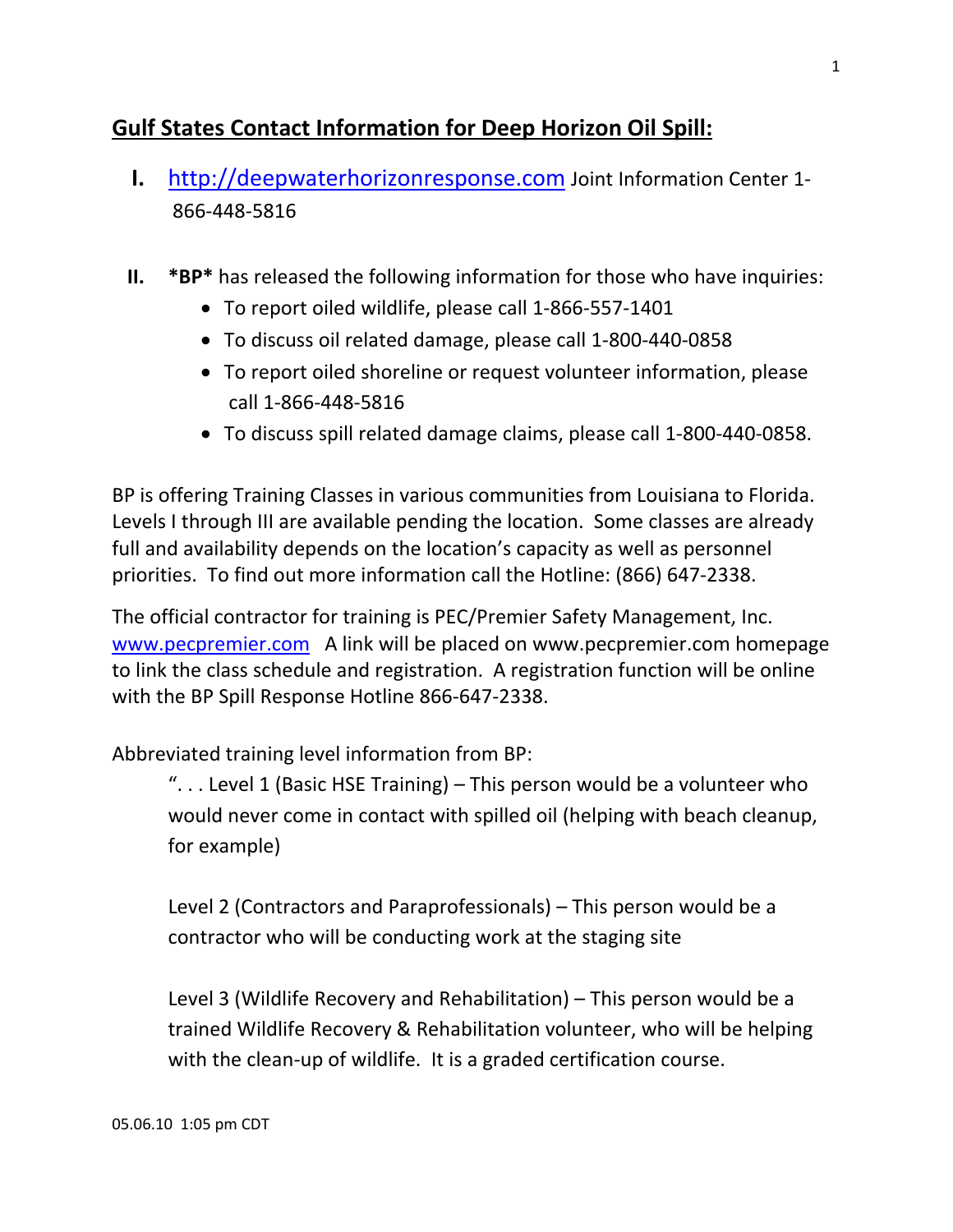Level 4 – Responders who might have direct contact to petroleum (this would include boat captains and crew who are already contracted to BP). Those who are not contracted must work through the Vessel of Opportunity program. Safety, Marine and Hazwoper training is delivered if their vessel is selected to be contracted through that program."

". . . Level 2 has a BP safety procedure that has to be instructed by someone who has been trained by BP or PEC Premier. OSHA reviewed the Level 3 training package from PEC Premier and give special support for BP to use this training package, specifically for this incident. For this first wave of level 3 training, we are giving priority to the wildlife specialists and BP contractors. BP will provide the train‐the‐trainer in the near future."

- **III.** If you see or smell pollution related to the oil spill contact the **Environmental Protection Agency's National Response Center**: 1‐800‐ 424‐8802
- **IV. Volunteer Contacts:**

**Alabama:** "Volunteers are NOT yet needed, but we are collecting the contact info of people who want to assist in any clean‐up efforts. We will be in touch with interested volunteers when we have a better idea of what kinds of volunteer assistance will be needed."

- Alabama 211 at 1‐866‐421‐1266
- Mobile Bay National Estuary Program http://www.mobilebaynep.com/
- Alabama Coastal Foundation 251‐990‐6002 http://www.joinacf.org/ oUpdate 05**.06.10** ‐ http://www.joinacf.org/actionalert2.html
- Mobile Baykeeper (http://www.mobilebaykeeper.org/) If you would like to contact us, our regular number (251/433‐4229), if this is long distance for you, call us on 1‐888‐433‐4460 or e‐mail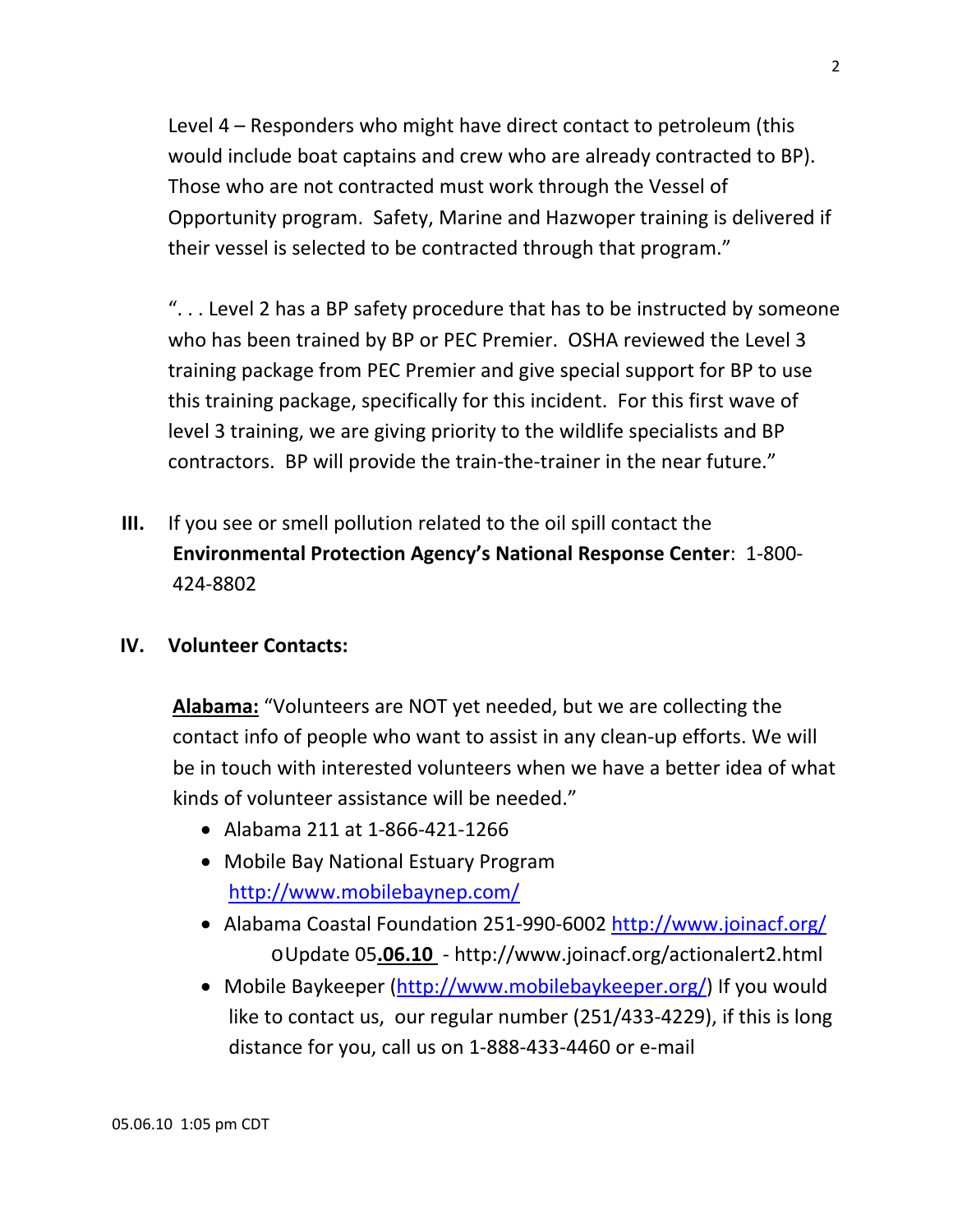info@mobilebaykeeper.org with your name, address, phone number, e‐mail, and available resources (boat, etc.)

 Contractors & Businesses that may have services or products that they would like to offer in response to the spill; or possibly have their company placed under contracted service: (281) 366‐5511. If a contractor is already on a call‐up list or under a standing contract with the local Emergency Management Agency for clean‐up response services, they MUST work through the EMA.

#### **Louisiana**

- HAZWOPER (Hazards Waste Operations and Emergency Response) training is required by OSHA for anyone working with oil in a spill cleanup operation. Trainings were held for boat captains/fisherman on Monday 5/3 and Tuesday 5/4. No new trainings have been scheduled, but BP will be announcing upcoming trainings here http://deepwaterhorizonresponse.com
	- o For residents in the town of Jean Lafitte: You can visit the Town Hall **in person** to fill out a volunteer form. These forms will be sent to BP and when trainings are scheduled they will contact as many volunteers as needed. Address: 799 Jean Lafitte Blvd.
- The Louisiana Workforce Commission (LWC) has begun taking applications for Advanced Industrial Services/GCPG Services International, which is hiring 500 people for clean up related to the Gulf oil spill. Beginning Monday, May 3, job seekers can get more information on the week's events by calling 1‐877‐529‐6751. The company will be hiring for general labor, crew leader, site supervisor, site safety representative and lead safety representative positions.

Duties include debris removal and placing protective barriers along shorelines and beaches. Job seekers must be at least 18 years old and have their own transportation. Applicants must be available to work seven days a week and will live in a shared hotel environment. Workforce Commission services are offered at no cost to employers and participating job seekers. Information from: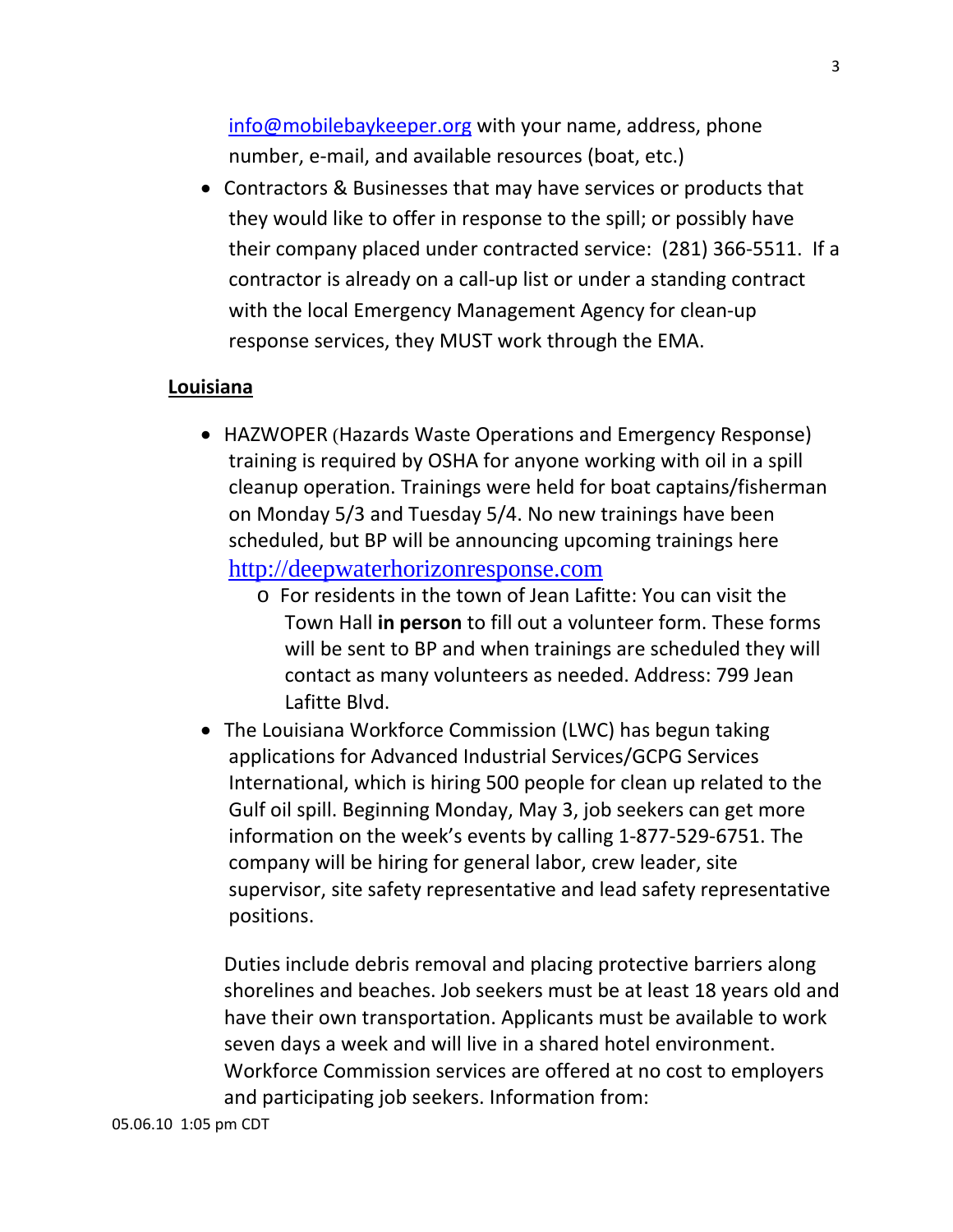http://www.wwltv.com/news/gulf‐oil‐spill/Oil‐spill‐cleanup‐ important‐phone‐numbers‐92559969.html

- o On Monday, May 3, through Friday, May 7, applications will to be taken at the following locations in the region from 9 a.m. ‐ 3 p.m.:
	- **JOB1 Business and Career Solutions Center, 2330 Canal** Street in New Orleans.
	- 8201 W. Judge Perez Drive, Chalmette
	- 1112 Engineers Road, Belle Chasse
	- 316 E. Howze Beach Lane, Slidell
	- 1900 Lafayette Street, Gretna
	- **1803 Airline Drive, Metairie**
	- 3520 General DeGaulle Drive, Algiers
	- 975 Cambridge Drive, LaPlace
	- 737 Paul Mallard Road (Suite 2A), Luling
	- 2289 Texas Street, Lutcher
- The Coalition to Restore Coastal Louisiana is "acting as a volunteer clearinghouse." Anyone interested in helping can fill out the volunteer form accessible at http://www.crcl.org/
- Barataria-Terrebonne National Estuary Program http://www.gulfresponse.org/
- Louisiana Emergency Page volunteer information ‐ http://emergency.louisiana.gov/training.html
- To submit alternative response technology, services or products: 281.366.5511 http://www.nola.com/news/gulf‐oil‐ spill/index.ssf/2010/05/gulf\_oil\_spill\_phone\_numbers\_a.html/t\_blan k
- To submit your vessel as a vessel of opportunity skimming system: 281.366.5511 http://www.nola.com/news/gulf‐oil‐ spill/index.ssf/2010/05/gulf\_oil\_spill\_phone\_numbers\_a.html/t\_bla nk

### **Mississippi**

 Mississippi Department of Marine Resources 228‐374‐5000 http://www.dmr.state.ms.us/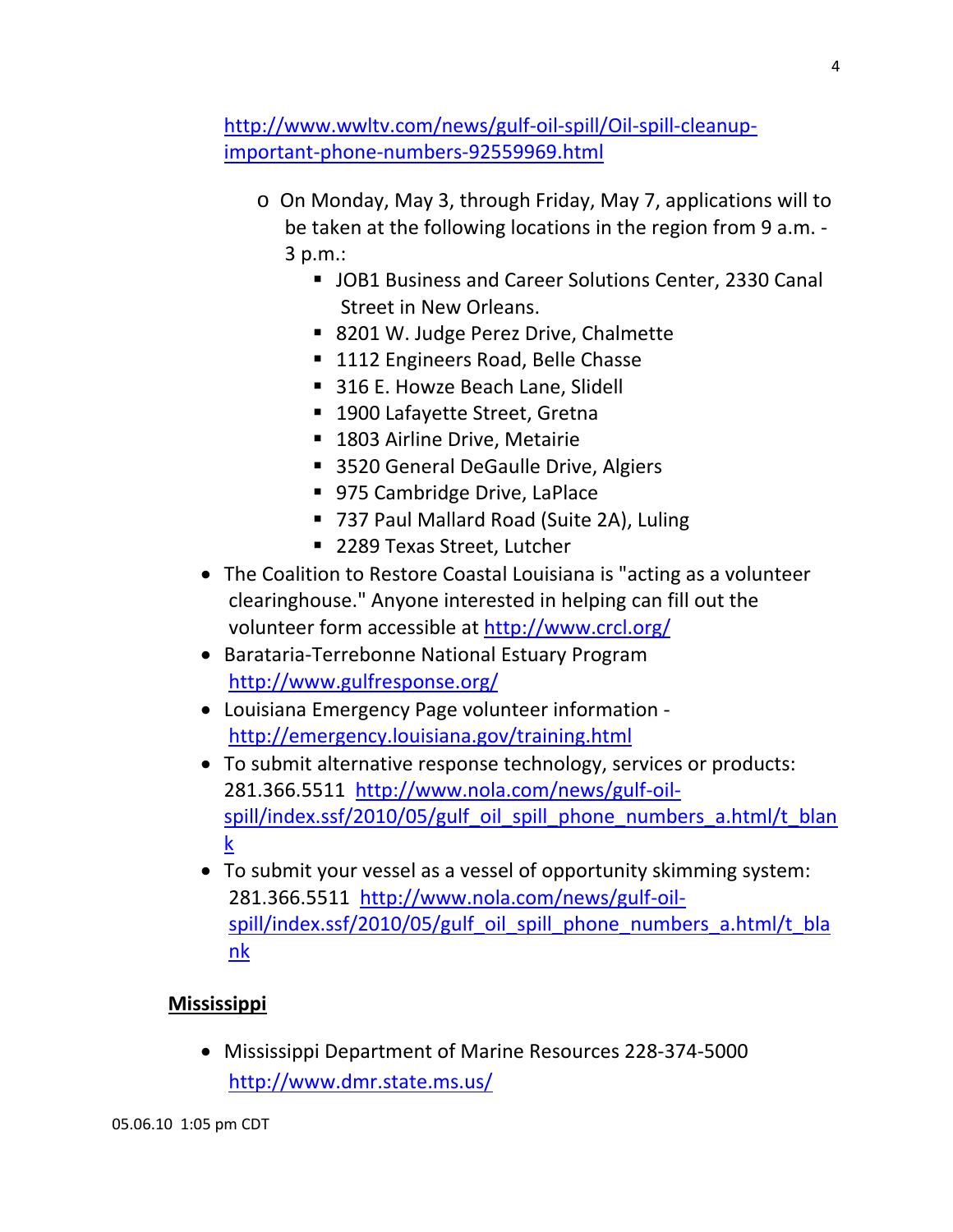- Institute for Marine Mammals (IMMS): Facebook Post 4.30.2010
	- o If you would like to assist IMMS with oil spill response you can sign up to become an IMMS emergency volunteer. To sign up, send an email with the following information to contactus@imms.org. You must be at least 18 years old to volunteer.
	- o Please include the following: name, address, cell phone number, ability to receive text messages, proximity to Gulfport, relevant education or skills (Examples: SCUBA diver, veterinarian or vet assistant, biologist, medical professional, mechanic, operate heavy/special equipment, boat captain), times and days you are available to volunteer, physical limitations such as medical conditions or inability to lift heavy objects.

## **Florida**

- State of Florida General Information Hotline: (985) 902 5231
- Volunteer Florida The Governor's Commission on Volunteerism & Community Service http://www.volunteerfloridadisaster.org/
- The Florida Emergency Information Line (FEIL) will operate from 8 a.m. to 6 p.m. until further notice. The number for residents to call is: 800‐342‐3557 Florida Dept. of Environmental Protection is leading FL's efforts:

http://www.dep.state.fl.us/deepwaterhorizon/

- http://www.bereadyescambia.com/training/ United Way First Response Number: 850‐595‐5905 Escambia County Emergency Management. Oil Spill Volunteers Certification Safety/HazMat 4 hour course at the Pensacola Civic Center.
- Apalachicola River Keeper http://www.apalachicolariverkeeper.org/ Working with Mobile Bay Keeper in Alabama.

## **Texas:**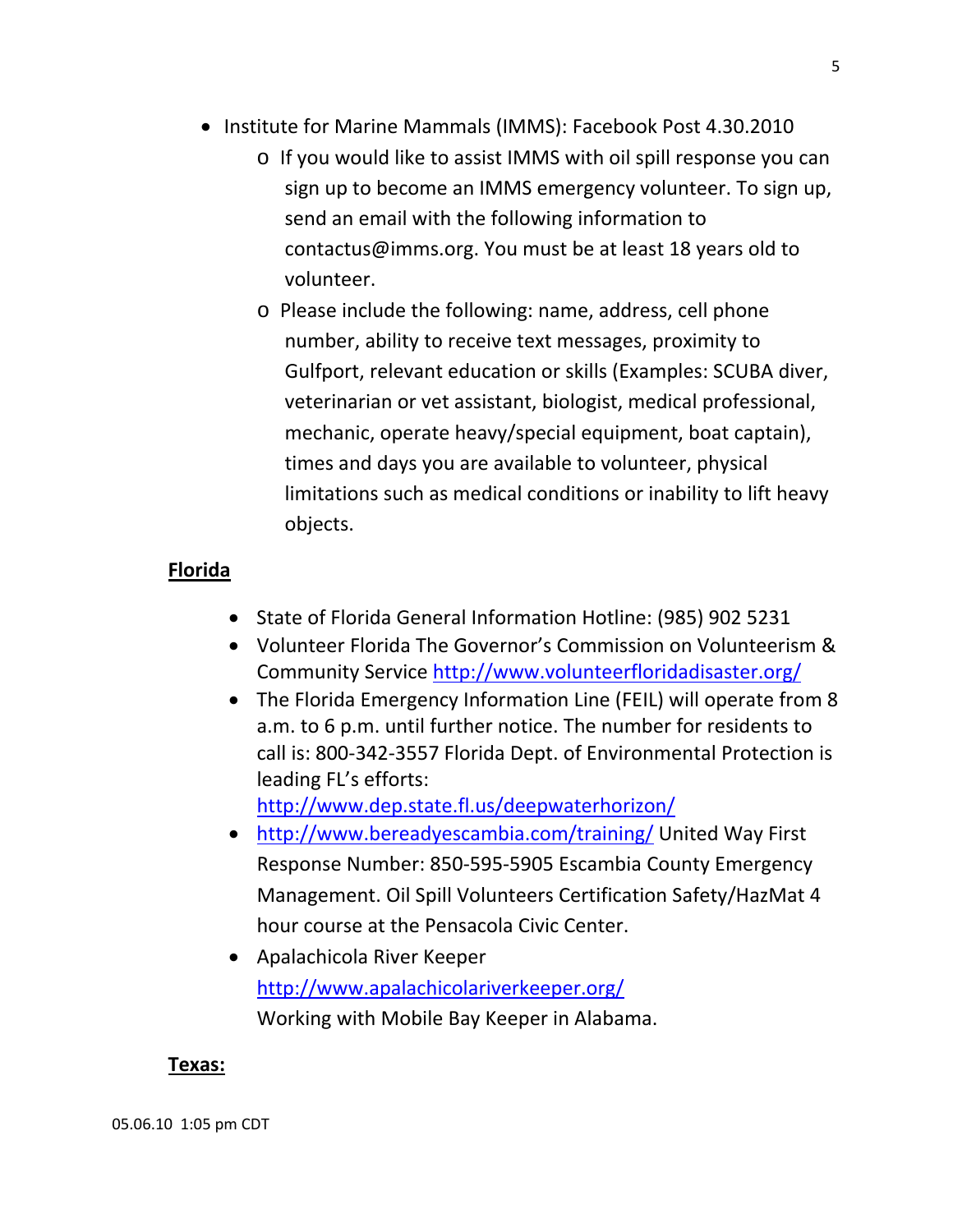- The Texas General Land Office oil spill reporting toll‐free number is **1‐ 800‐832‐8224**
- Galveston Bay Foundation http://galvbay.org/volunteer\_oil\_signup.html The Galveston Bay Foundation remains on standby to provide volunteer help in the case of any local impacts from the oil spill in the Gulf of Mexico. In that effort, we are collecting name of volunteers who may assist in the effort. If you are interested, please go to the above website and send us your contact information. Volunteers without specific oil spill response training will likely serve in a support role to trained responders and will not come in contact with any hazardous materials. We are monitoring this situation closely and will contact you as soon as the need arises. If you would like to provide direct help to our sister organization, the Coalition to Restore Coastal Louisiana, please go to

http://www.crcl.org/coalitionprograms/oilspillrecovery.html

### **V. Wildlife Contacts:**

- **To report oiled wildlife this is the official BP Number:** 1‐866‐557‐ 1401
	- o Provide the following information
		- Type of animal (i.e., bird, mammal or turtle);
		- **Location (be as specific as possible, e.g., beach name,** where on beach in the specific state);
		- Time last seen; and
		- Your name and phone number in case we need to reach you.
	- o A trained wildlife rescue personnel will be deployed to collect the animal.
- **BP has authorized Tri‐State Rescue & Research to respond to oiled wildlife. Wildlife organizations/experts should coordinate with**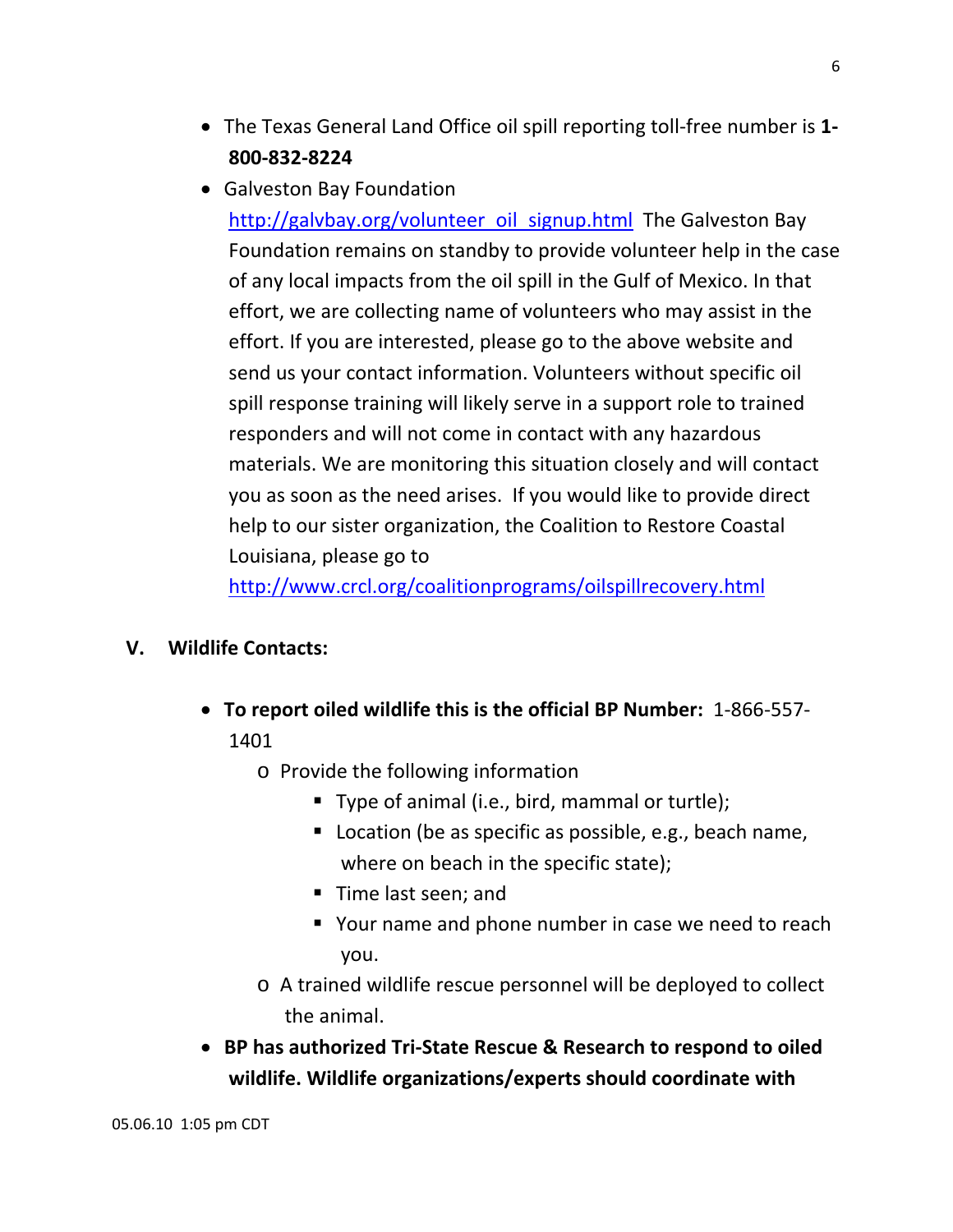**them by calling:** 302‐737‐7241 e‐mail: (hstout@tristatebird.org) **http://www.tristatebird.org/**

**Experienced marine mammal and sea turtle responders and veterinarians should contact their regional or state stranding coordinator to be placed on a standby response list.**

For Additional Information

- Oiled Wildlife Care Network Homepage: http://www.owcn.org/
- Marine Mammal Health and Stranding Response Program: http://www.nmfs.noaa.gov/pr/health/
- NOAA website on Deepwater Horizon Oil Spill Response: http://response.restoration.noaa.gov/deepwaterhorizon
- U.S. Fish and Wildlife Service website on Deepwater Horizon Oil Spill Response: http://www.fws.gov/home/dhoilspill/index.html

Wildlife organizations may still address NON‐oil related wildlife issues:

- Mobile County Public Schools Environmental Studies Center http://www.mcpss.com/?DivisionID=2141&DepartmentID=1990&To ggleSideNav=ShowAll
- Alabama Sea Turtle strandings call: 866‐732‐8878
- The Louisiana Marine Mammal and Sea Turtle Rescue Program (LMMSTRP) is a volunteer organization based out of Audubon Aquarium of the America in New Orleans. If you encounter a live, or dead beached marine mammal or sea turtle call (504) 235‐3005 and give a precise location.
- The Institute for Marine Mammal Studies in Gulfport, MS is prepared to **take animals from the entire region**. If you encounter a live, or dead beached marine mammal, including Dolphins and Whales call: 888-767-3657 http://www.imms.org/
- If you come across dead birds in the state of Florida please contact the Florida Wildlife Commission by filling out this online form http://myfwc.com/bird/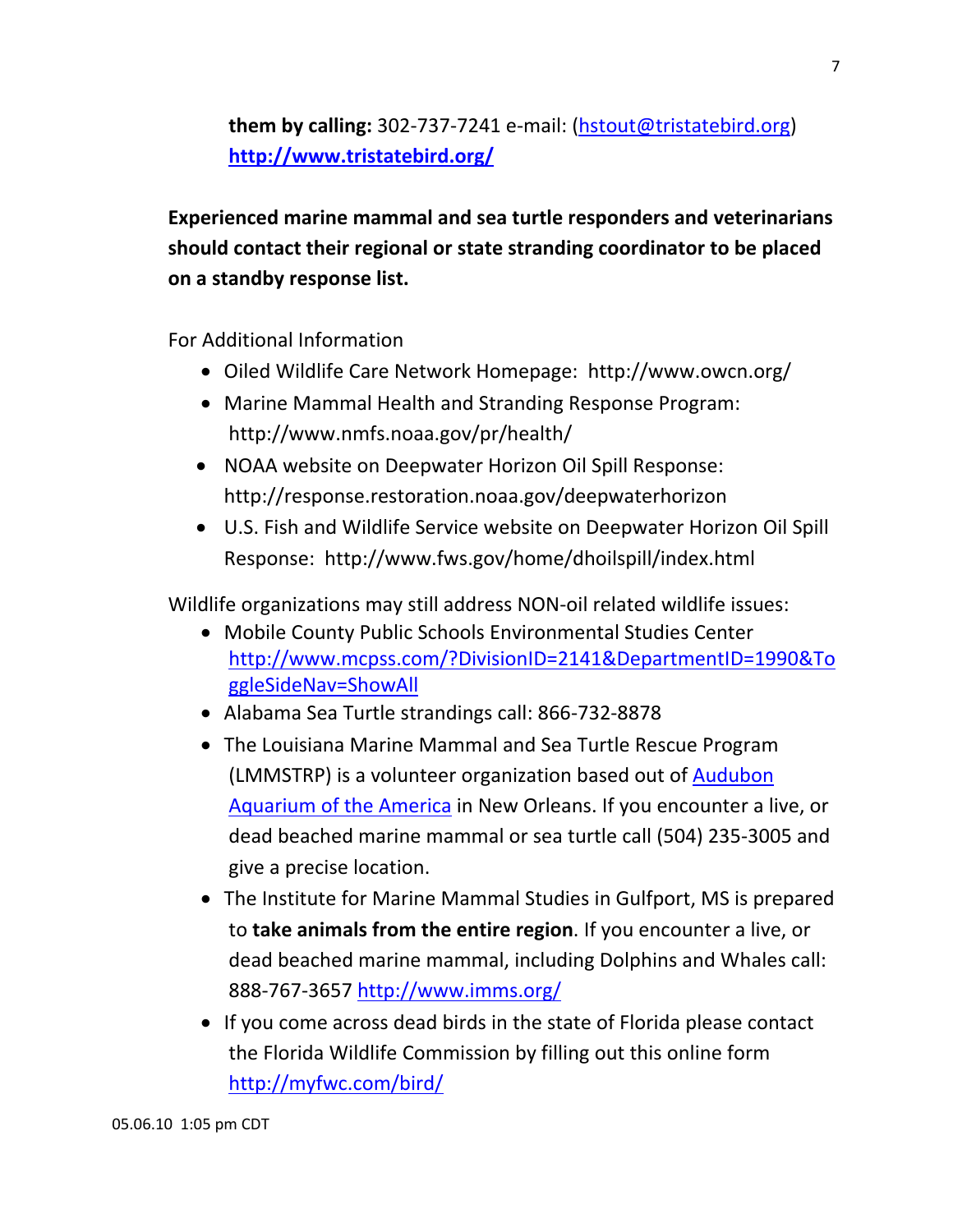- To volunteer at the Florida Wildlife Sanctuary, call (850) 433‐9453 http://98.173.19.72/
- Gulf Specimen Marine Laboratories Panacea, Florida. 850‐984‐5297 Lab main phone www.gulfspecimen.org gspecimen@sprintmail.com

### **Other Wildlife Links**

- International Bird Rescue Research Center http://www.ibrrc.org/
- Oiled Wildlife Care Network http://www.owcn.org/
- Wildlife Rehab and Rescue http://wrande.org/2010/05/on‐standby‐ for‐deepwater‐horizon‐oil‐spill/
- National Audubon Society-Oil Spill Response Action Center. Volunteer Entry Form: http://www.audubonaction.org/site/Survey?ACTION\_REQUIRED=URI ACTION\_USER\_REQUESTS&SURVEY\_ID=3400

## **VI. Emergency Management Contacts:**

- **Alabama**
	- o State of Alabama Emergency Management Agency **"**calls for volunteers should be directed to 2‐1‐1 Alabama by dialing 2‐1‐ 1. Alternately, 2‐1‐1 operators can be reached by dialing 1‐ 888‐421‐1266. This provides a central site to capture the data and ability to follow up in the event volunteers are needed."

## **Florida**

- o Florida Disaster: Florida Division of Emergency Management **http://www.floridadisaster.org/index.asp**
- **Louisiana**
	- o Louisiana Emergency Page with hotlines for reporting on oil rig damage and claims + volunteer information ‐ http://emergency.louisiana.gov/
- **Mississippi**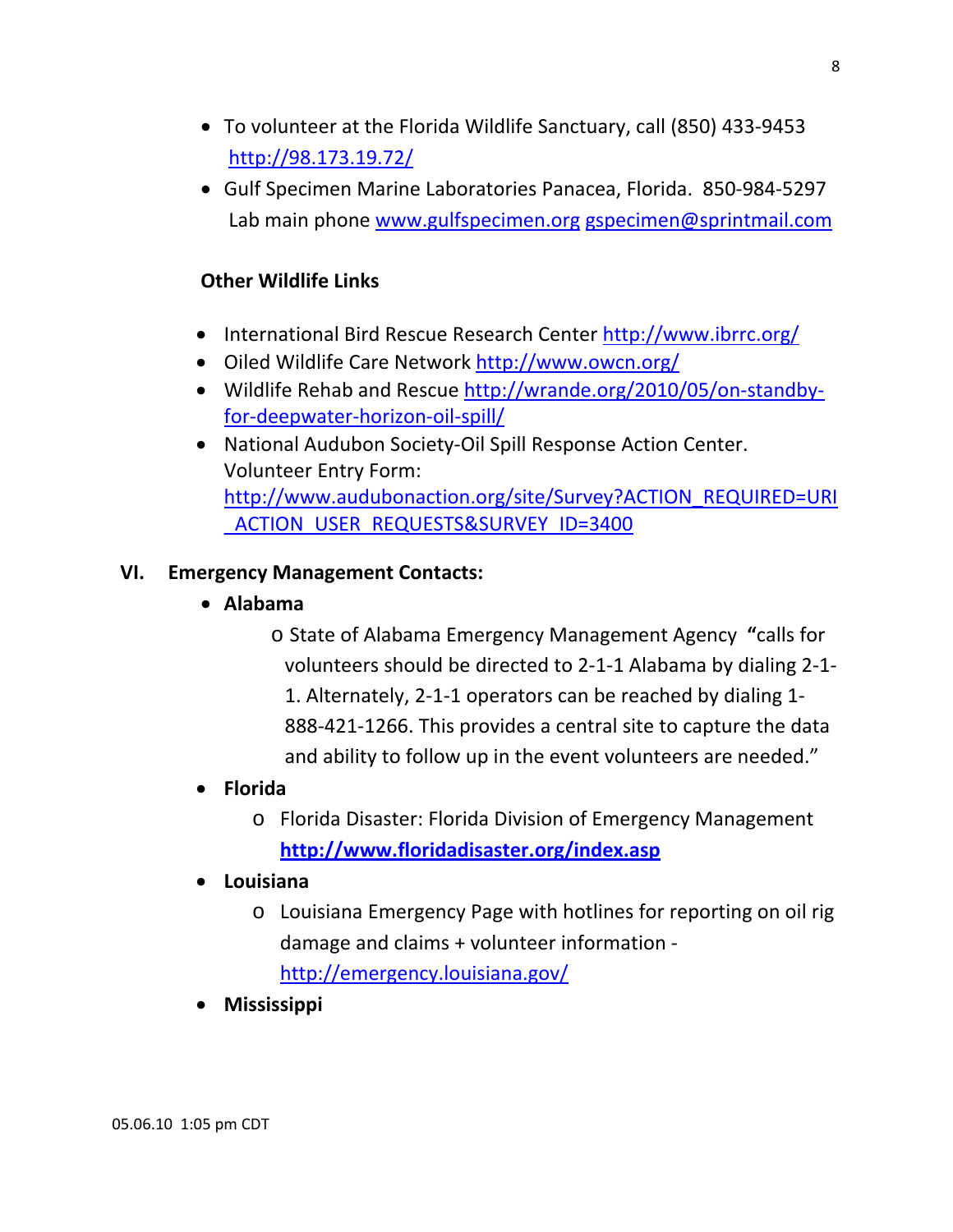- o Mississippi Emergency Management Agency http://www.msema.org/ Oil Spill Questions: 866‐519‐MEMA (6362) 8am‐6pm
- **Texas**
	- o Galveston County Office of Emergency Management http://www.gcoem.org/
	- o Texas Division of Emergency Management http://www.txdps.state.tx.us/dem/index.htm

#### **VII. Health Issues:**

- Alabama Dept. of Public Health: http://www.adph.org/news/assets/100430.pdf
- Louisiana Department of Health & Hospitals http://www.dhh.louisiana.gov/
- Mississippi State Department of Health Issues Guidance on Gulf Oil Spill http://msdh.ms.gov/msdhsite/\_static/23,9679,341.html
- Texas Dept. of State Health Services (\*Nothing yet posted related to the oil spill\*) http://www.dshs.state.tx.us/
- Florida Dept. of Health (\*Nothing yet posted related to the oil spill; there is a link to FL DEP's page addressing that issue.\*) http://www.doh.state.fl.us/

#### **VIII. Ports & Similar Interests:**

- U.S. Coast Guard http://www.uscg.mil/
- Alabama State Port Authority http://www.asdd.com/oil\_incident.html
- Louisiana Department of Transportation and Development http://www.dotd.louisiana.gov/
- Grande Isle Port Commission http://www.grandisleport.com/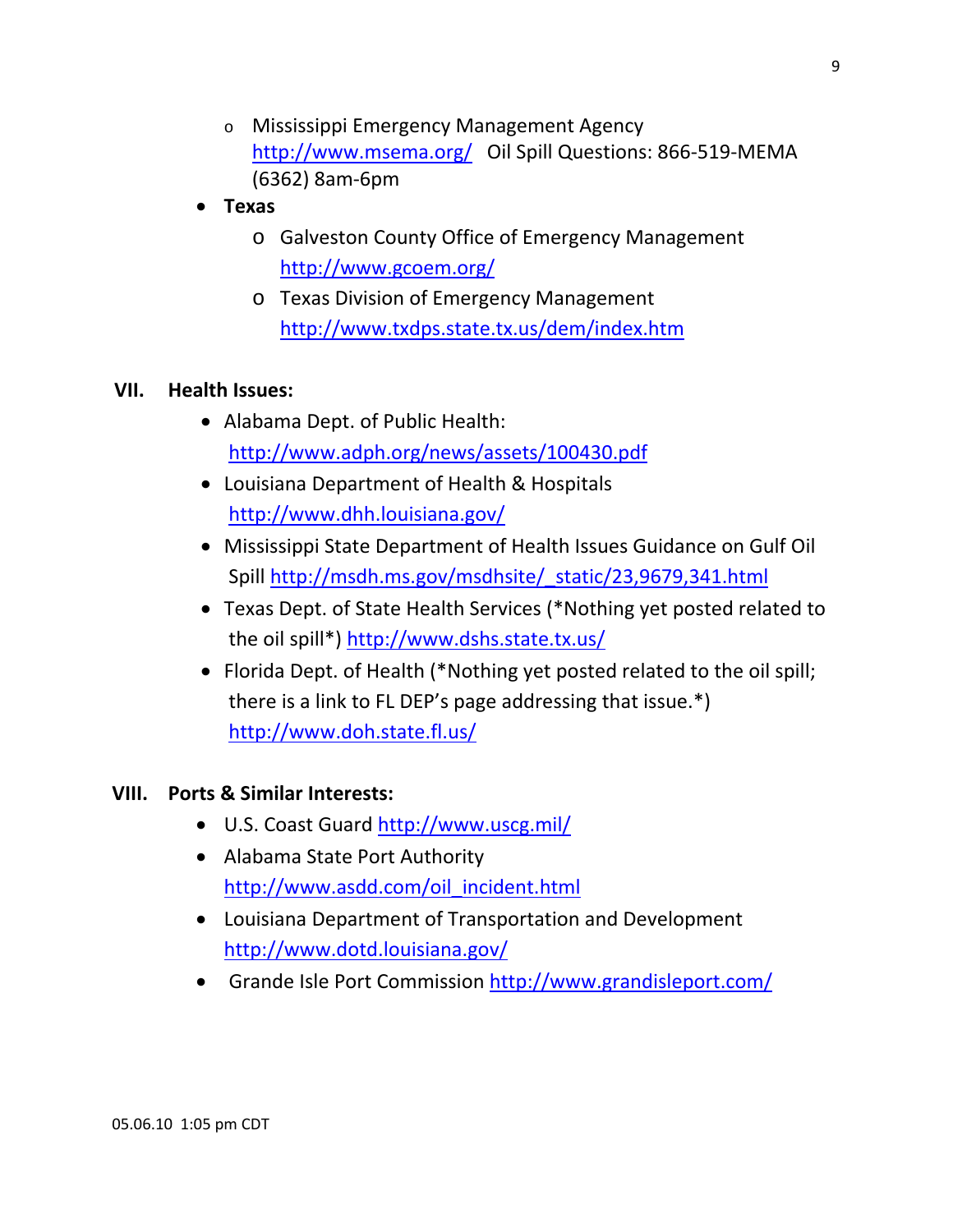### **IX: Gulf of Mexico Alliance Partners' Information:**

\*\*These sites are for information only, please do not contact!\*\*

- NOAA's Office of Response & Restoration, Page dedicated to Oil Spill: http://response.restoration.noaa.gov/topic\_subtopic\_entry.php?RE CORD\_KEY%28entry\_subtopic\_topic%29=entry\_id,subtopic\_id,topic id&entry id%28entry subtopic topic%29=809&subtopic id%28ent ry subtopic topic%29=2&topic id%28entry subtopic topic%29=1
- The Gulf of Mexico (GOM) oil spill website, hosted by the four GOM Sea Grant programs, provides visitors with access to a wealth of data concerning the Deepwater Horizon oil spill. http://gulfseagrant.tamu.edu/oilspill/index.htm
- GCOOS Oil Spill Information-Gulf of Mexico Coastal Ocean Observing System
- http://www.noaa.gov/ -National Oceanic & Atmospheric Administration
- NOAA's National Coastal Data Development Center http://www.ncddc.noaa.gov/
- http://www.epa.gov/bpspill/ ‐Environmental Protection Agency
- U.S. Fish and Wildlife Service http://www.fws.gov/
- Federal U.S. Department of Interior http://www.doi.gov/news/doinews/2010\_04\_23\_news.cfm
- Fishing Advisory‐ NOAA National Fisheries Service ‐ http://sero.nmfs.noaa.gov/
- http://www.dep.state.fl.us/deepwaterhorizon/
- Dauphin Island Sea Lab http://www.disl.org/
- Louisiana Dept. of Environmental Quality: http://www.deq.louisiana.gov/portal/
- Mississippi Dept. of Environmental Quality: http://www.deq.state.ms.us/MDEQ.nsf/page/Main\_OilSpillLinksand PublicInformation2010?OpenDocument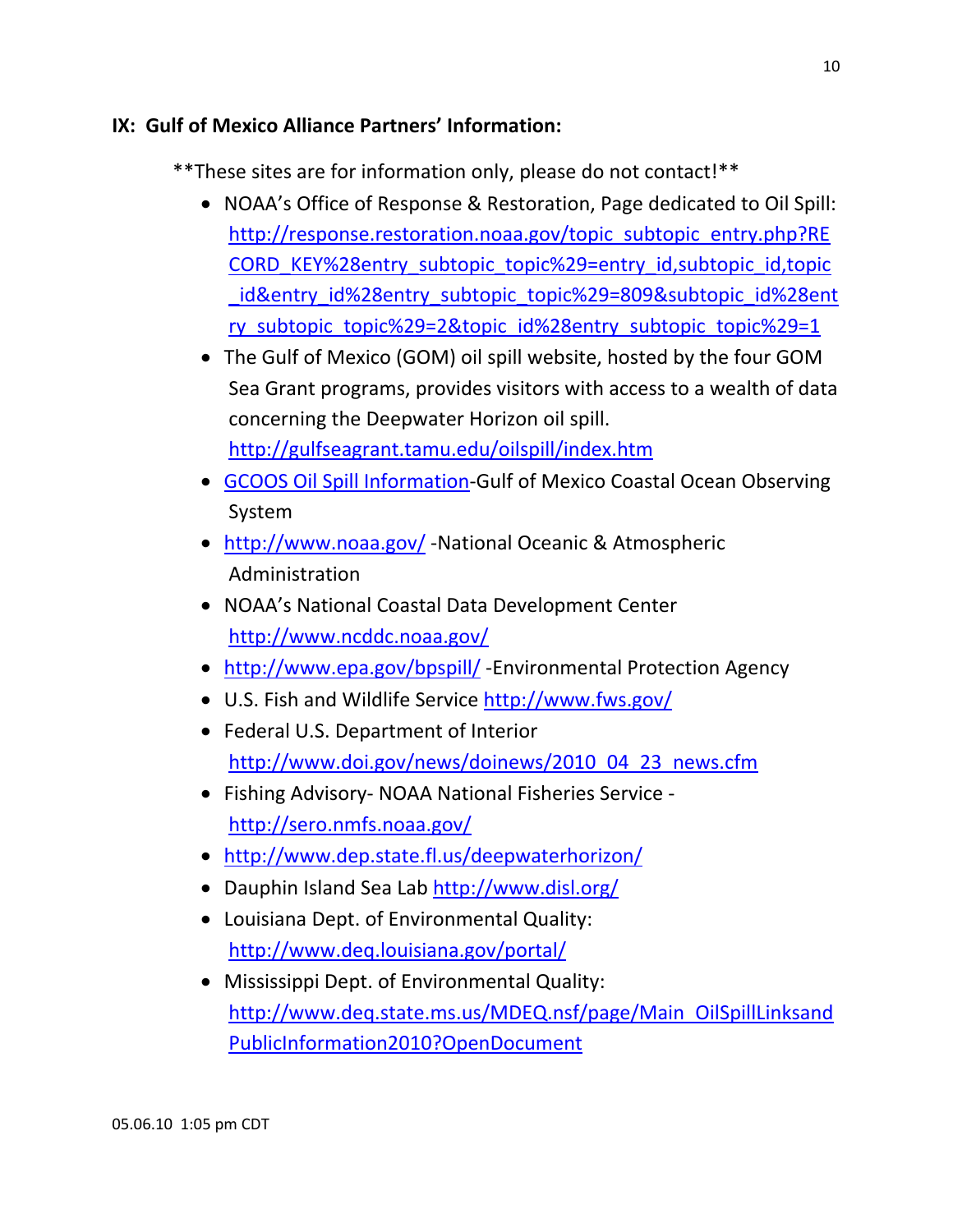## **X. Other Useful Sites for Information:**

- U.S. Department of Labor Occupational Safety & Health Administration (OSHA) http://www.osha.gov/Publications/3172/3172.html Training Marine Oil Spill Response Workers under OSHA's Hazardous Waste Operations and Emergency Response Standard
- NOAA's National Weather Service- http://www.weather.gov/
- Help Clean Up the Gulf Coast http://helpcleanupthegulfcoast.com/
- Sierra Club http://www.sierraclub.org/
- Alabama Cooperative Extension Service http://www.aces.edu/
- University of South Florida's oil spill trajectory forecast http://ocg6.marine.usf.edu/~liu/Drifters/latest\_hycom.htm
- Virtual Alabama (This is a downloadable program with specific instructions. May not be a simple tool to use.) http://www.virtual.alabama.gov/

## **XI. Facebook Groups:**

1. This is the official Facebook page providing information regarding the Gulf Coast Deepwater Horizon Oil Spill.

http://www.facebook.com/lisapjackson?v=wall#!/DeepwaterHorizonRespo nse?ref=mf

- 2. Lisa P. Jackson is the Administrator of the U.S. Environmental Protection Agency. http://www.facebook.com/lisapjackson?v=wall
- 3. National Oceanic and Atmospheric Administration (NOAA) http://www.facebook.com/profile.php?id=1654460459#!/usnoaagov?ref=t s
- 4. Alabama Coastal Foundation: http://www.facebook.com/group.php?gid=121646667846792&v=info#!/pa ges/Alabama‐Coastal‐Foundation/144073012011?ref=ts
- 5. Gulf Coast Oil Spill Volunteers: http://www.facebook.com/group.php?gid=121928837818541&v=info
- 6. Help Save the Gulf Coast from the Oil Leak: http://www.facebook.com/group.php?gid=121646667846792&v=info